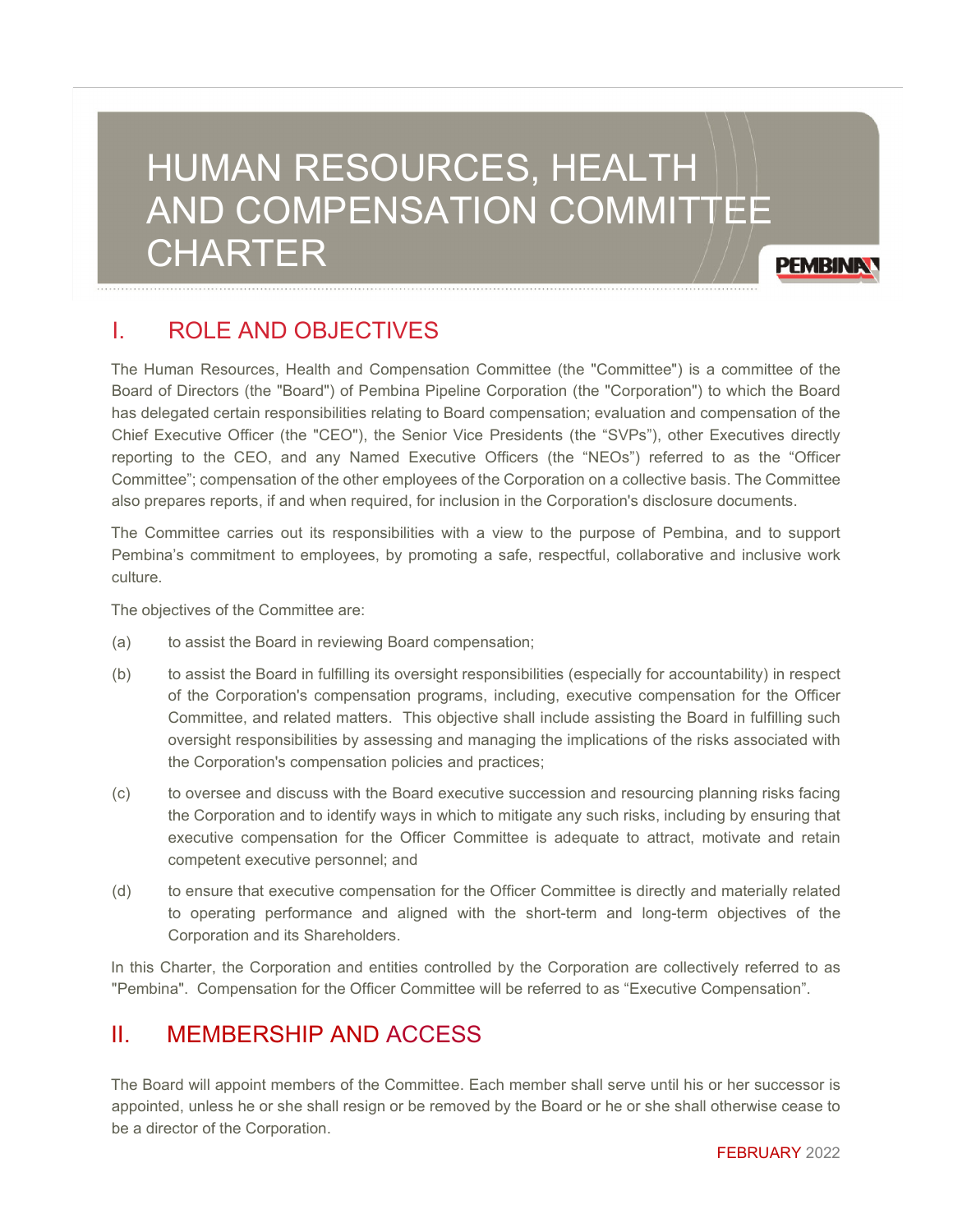The Committee must be composed of not less than three (3) members of the Board, each of whom must be independent pursuant to the Corporation's Standards for Director Independence. The Board will fill any vacancy in the event the Committee has less than three (3) members and may remove members by resolution.

The Board Chair will select the Chair of the Committee from amongst its members.

The Committee has the authority to select, engage, remunerate and terminate an executive compensation consulting firm, an executive search firm, independent counsel and other advisers to assist it in carrying out its duties, as it deems necessary, including sole authority to approve any such adviser's fees and other retention terms. The Corporation will provide appropriate funding to compensate any advisors that the Committee chooses to engage. The Committee will take into consideration, in selecting any advisor, all factors relevant to that person's independence from management as outlined in Section 303A of the NYSE's Listed Company Manual.

In discharging its duties under this Charter, the Committee may investigate any matter brought to its attention and will have access to all books, records, facilities and personnel, may conduct meetings or interview any officer or employee, the Corporation's legal counsel, external auditors and consultants, and may invite any such persons to attend any part of any meeting of the Committee.

### III. FUNCTIONS

#### A. Director Compensation

The Committee will:

- (a) periodically review and make recommendations to the Board regarding annual retainer and meeting fees for the directors and committees members (directors who are employees of the Corporation will not be compensated for their services as directors) to ensure that the compensation of directors realistically reflects the responsibilities and risks involved in being an effective director; and
- (b) propose the terms and awards of equity compensation for directors.

#### B. Oversight of Compensation Programs

The Committee will:

- (a) make recommendations to the Board as to the Corporation's general compensation philosophy and oversee the development and administration of compensation programs;
- (b) periodically review the selection of companies used to benchmark executive and director compensation;
- (c) consider and recommend to the Board annual compensation budgets;
- (d) oversee the Board's evaluation of management of Pembina;
- (e) consider and review Pembina's Health & Wellness Program
- (f) consider and recommend to the Board:
	- (i) benefit plans,
	- (ii) retirement and savings plans,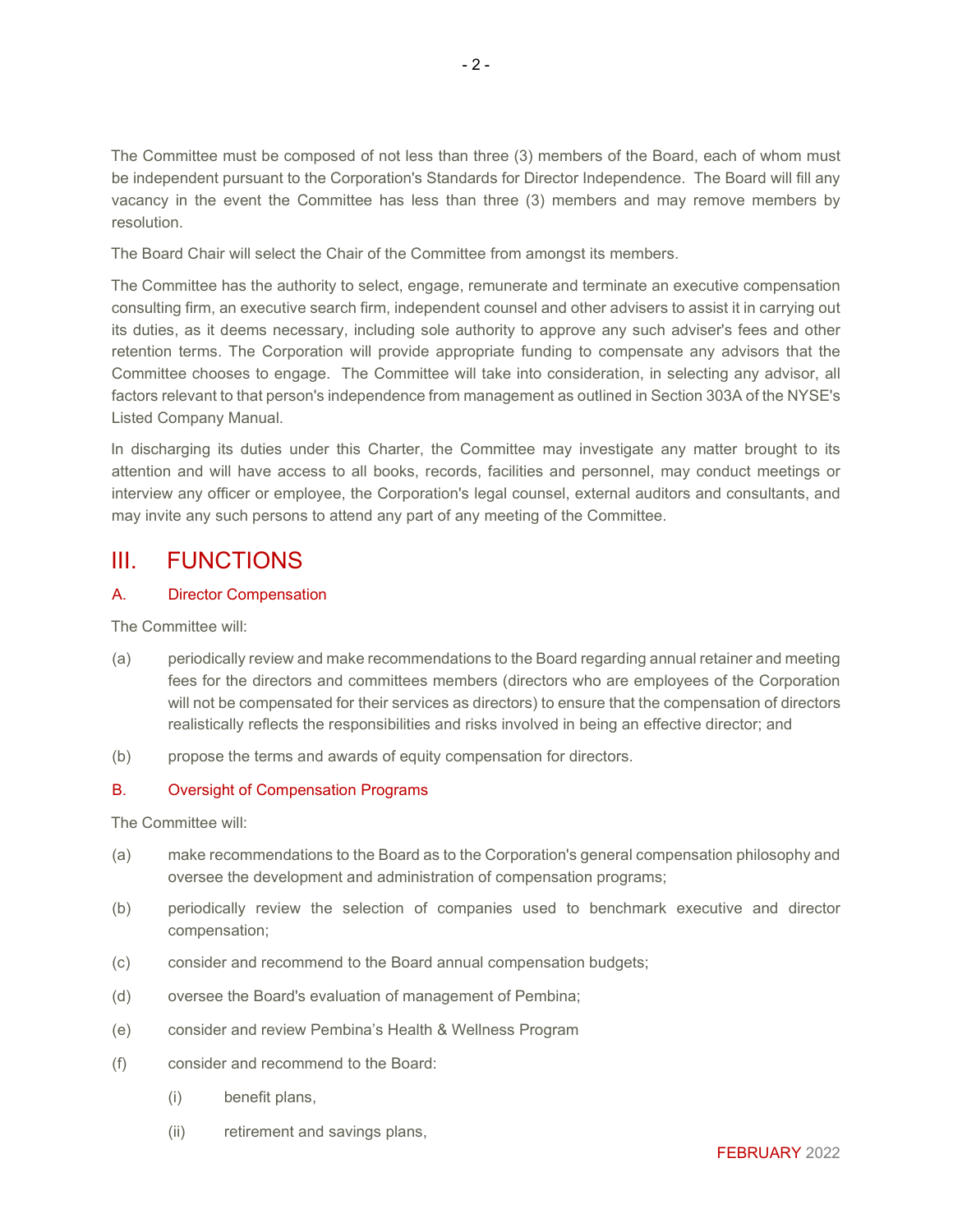- (iii) bonus and incentive plans,
- (iv) subject to approval of shareholders, all new incentive-compensation and equity-based compensation plans;
- (g) oversee equity award grant practices and review of shareholder dilution levels;
- (h) assess the effectiveness and appropriateness of such plans on an ongoing basis, including assessing the implications of the risks associated with the Corporation's compensation policies and practices and recommending policies and procedures to manage such risks;
- (i) ensure that compensation plans and employee benefit programs are administered in accordance with applicable laws, stock exchange policies and stated compensation objectives; and
- (j) Recommend or approve changes, as appropriate, with respect to pension plan and benefit design matters. Receive and review reports from the corporate pension committee of Pembina as it relates to pension plan administration, plan member communication and education including any applicable compliance or disclosure requirements pertaining to these areas; and jointly with the Audit Committee, report on the status of the pension plans to the Board at least annually.

#### C. Executive Performance and Compensation

The Committee will:

- (a) periodically review the Corporation's stated compensation strategy to ensure that management is rewarded appropriately and that the Corporation's executive compensation program is related to the Corporation's financial performance and dividends to the Corporation's Shareholders, as well as the performance of the individual members of the Officer Committee;
- (b) oversee and assess the implications of the risks associated with the Corporation's executive compensation policies and practices and recommend policies and procedures to manage such risks;
- (c) review and approve corporate goals and objectives relevant to CEO compensation;
- (d) review appropriate criteria for establishing corporate objectives and executive performance targets;
- (e) conduct, at least annually, an assessment of the performance of the CEO against the corporate goals and objectives and performance targets that the CEO is responsible for attaining;
- (f) determine appropriate levels of executive compensation by periodically conducting a thorough competitive evaluation, reviewing proprietary and proxy information, and if determined to be beneficial by the Committee, consulting with and receiving advice from an independent executive compensation consulting firm;
- (g) based on the foregoing, determine and approve, either directly or with Pembina's other independent directors, the compensation of the CEO, including, without limitation, each of the individual elements of total compensation for the CEO having reference to the Corporation's performance and relative shareholder return, the value of similar incentive awards to CEOs at comparable companies, and the awards given in past years;
- (h) periodically review employment agreements, severance arrangements and change of control agreements and provisions relating to the Corporation's Officer Committee;
- (i) review annually and recommend to the Board for approval the individual elements of total compensation for the Officer Committee other than the CEO;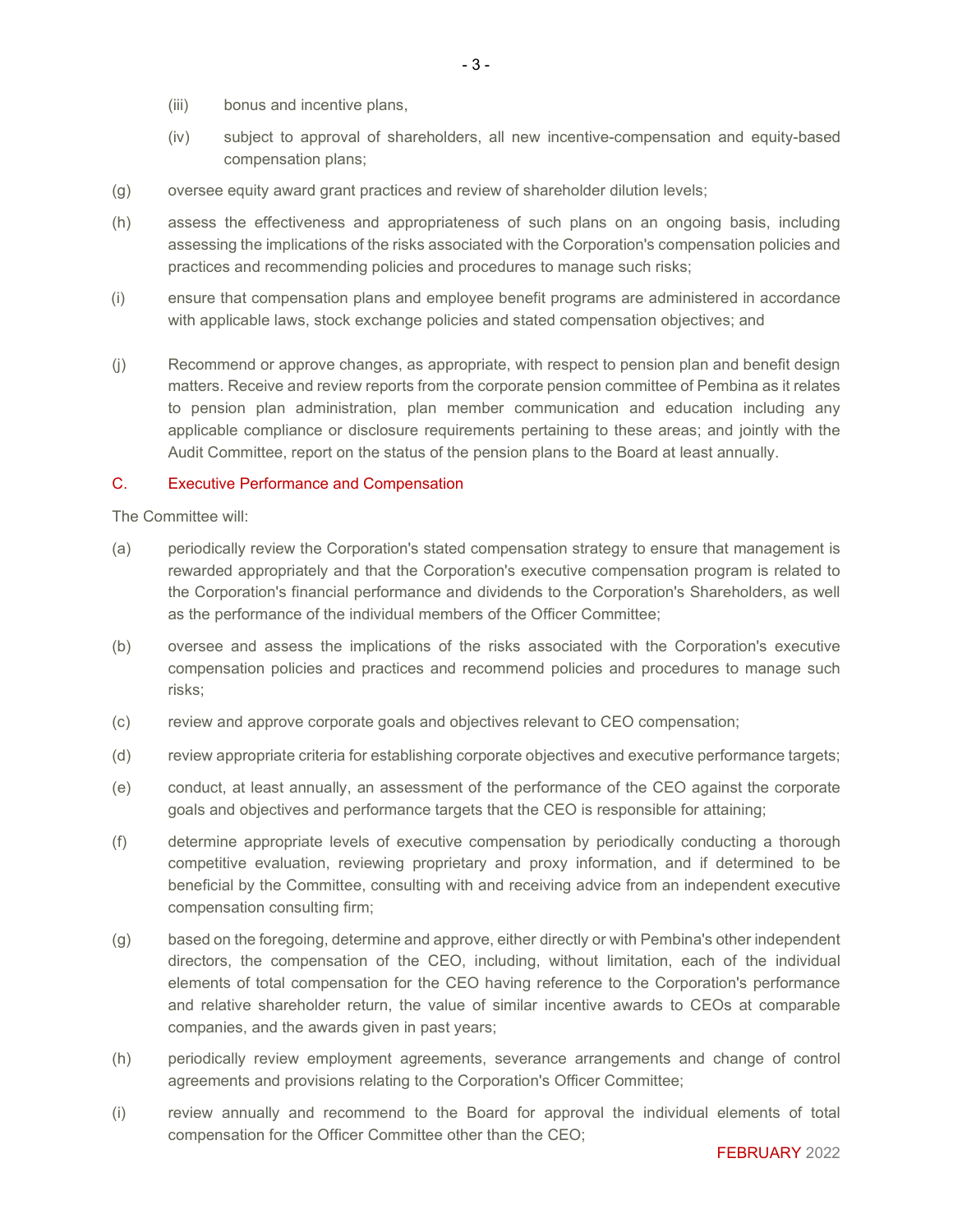- (j) prepare a report on the factors and criteria on which executive officer compensation was based, including the relationship of the Corporation's performance to compensation;
- (k) periodically review the Corporation's policy on share ownership guidelines and the compliance of both executive officers and directors in relation thereto; and
- (l) approve the Committee's annual report on executive compensation for inclusion in the Corporation's proxy statement, in accordance with applicable rules and regulations, and review and approve, prior to publication, the compensation sections of the proxy statement.

#### D. Executive Succession

The Committee will:

(a) conduct an assessment of succession and resourcing planning risks facing the Corporation and identify ways in which to mitigate any such risks, including reporting and making recommendations to the Board for consideration with respect to, the overall main human resource policies, trends and organizational issues, including in respect of recruitment, performance management, compensation, benefit programs, resignations/terminations, training and development of management in relation to succession planning and organizational planning and design;

#### E. Diversity and inclusion

The Committee will:

(a) annually review and assess programs and initiatives that relate to diversity and inclusion within the Corporation, and report to the Board on performance in these areas.

### IV. MEETINGS

The Committee will meet semi-annually, or more frequently at the discretion of the members of the Committee, as circumstances require.

Notice of each meeting of the Committee will be given to each member. The notice will:

- (a) be in writing (which may be communicated by fax or email);
- (b) be accompanied by an agenda that states the nature of the business to be transacted at the meeting in reasonable detail;
- (c) be given at least 48 hours preceding the time stipulated for the meeting, unless notice is waived by the Committee members; and
- (d) if documentation is to be considered at the meeting, it should be provided seven (7) days in advance of the meeting if practicable, and in any event with reasonably sufficient time to review documentation.

A quorum for a meeting of the Committee is a majority of the members present in person or by telephone.

If the Chair is not present at a meeting of the Committee, a Chair will be selected from among the members present. The Chair will not have a second or deciding vote in the event of an equality of votes.

At each meeting, the Committee will meet in-camera, without management.

The Committee may invite others to attend any part of any meeting of the Committee as it deems appropriate. This includes members of management, any employee, the Corporation's legal counsel, external auditors and consultants.